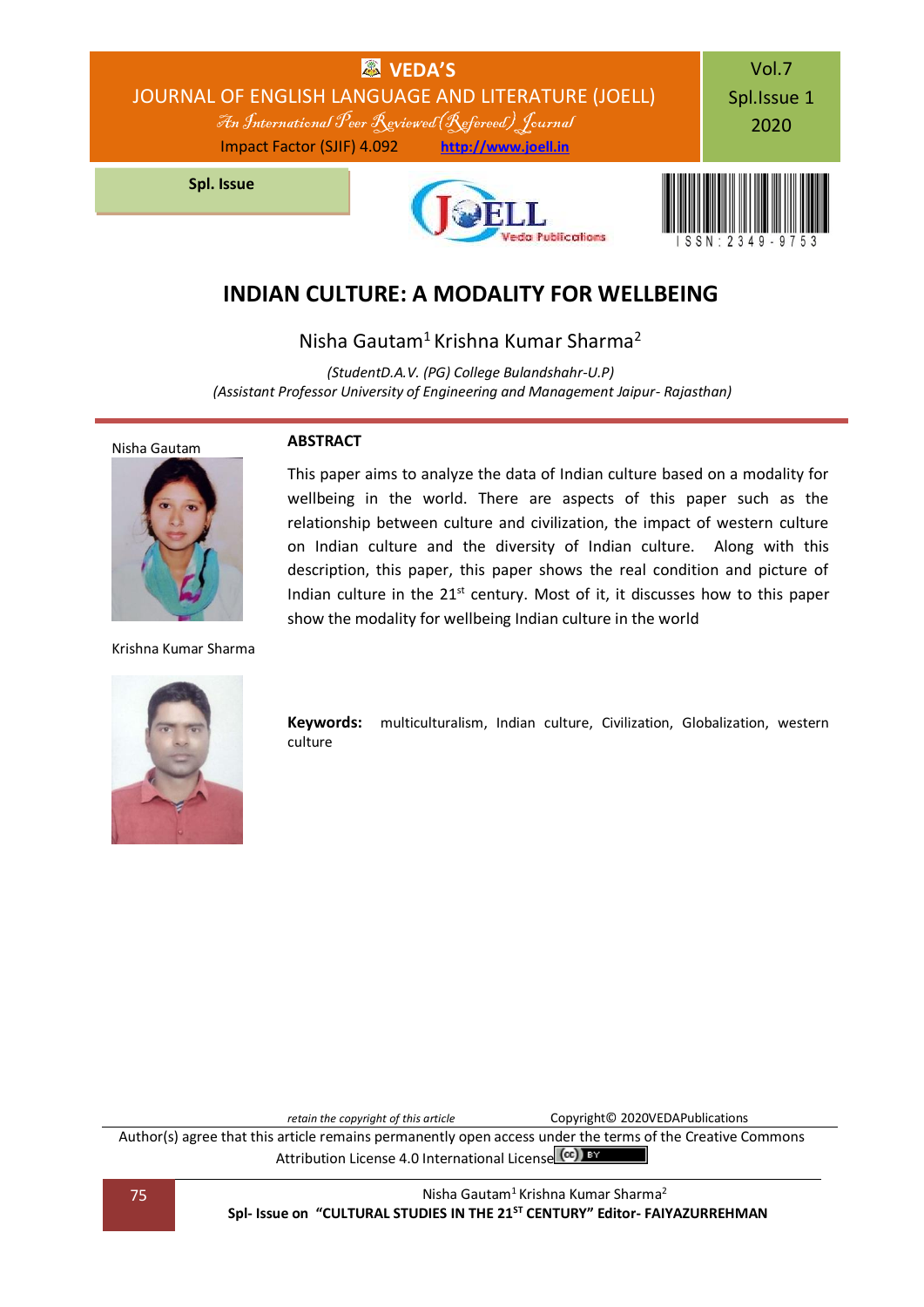# Vol.7 Spl.Issue 1 2020

#### **INTRODUCTION**

India is a birthplace of a lot of religions such as Hinduism Buddhism, Sikhism and Jainism, collectively as known as Indian religion. In the present time, Hinduism and Buddhism are the third and fourth-largest religions in the world with more than two billion followers. Hindu, Sikh, Jain, and, Buddhist followers constitute 80 to 82% of the population of India. India is one of the most religiously and ethnically diverse nations in the world, some of which are the part of extremely deep religious societies and cultures. The religion plays a major and definitive role in the life of many people in India. Although India is a secular hind-majority country, all 28 states and 9 union territories except Jammu, Kashmir, Punjab, Manipur, Nagaland, Meghalaya, Mizoram, Lakshadweep, have a predominantly Hindu population, while the largest minority of Muslim population. Utter Pradesh, Bihar, Kerala, Maharashtra, Telangana, West Bengal and Assam have a large Muslim population across India, while only Jammu, Kashmir and Lakshadweep have a majority of the Muslim population. Sikh and christen are other major minorities in India. According to 2011 census, 80% population of India practice Hinduism, Islam, Christianity, Sikhism, Buddhism and Jainism are the major religions followed by Indian people many tribal religions, are found in India, though these influenced, major religions such as Hinduism, Buddhism, Islam and Christianity. Jainism, Judaism, Zoroastrianism and Bahadism are also influential but their number is less. In India, the effects of atheism and agnosticism are also visible; as well their ability to be said in other religions is also reflected. India is well known as the various cultural countries in the world. There are many cultures including Hindu culture, Muslim culture, Jain culture Christianity culture Gujarati culture, Marathi culture so Indian is known as multicultural country. In the words of Rochana Bajpai:

> "India is an outstanding case for the study of multiculturalism. It is home to policies of legal pluralism in religious family law (Hindu, Muslim, Christian, Parsi), territorial

autonomy for several linguistic and tribal groups, as well as quotas in legislatures, government jobs and educational institutions for caste and tribal minorities. Scholars have hailed the Indian Constitution of 1950 as a prescient model of multicultural accommodation for its recognition of a range of group-differentiated rights within a broadly liberal democratic framework. Predating Western multicultural policies by several decades, the Indian Constitution poses a challenge to the influential view that multiculturalism in Asia and Africa is a recent export from the West. As the work of scholars of Asia has shown non-Western experience of dealing with the challenges of ethno-religious pluralism is longer standing than that of most Western democracies."<sup>1</sup>

In India, Atheism and agnosticism have a long history which flourished within the sramana movement. The Carvaka School near about the 6<sup>th</sup> century B.C.E. It is one of the oldest forms of atheistic and materialistic movement in the ancient India. Buddhism and Jainism, Sarmana, Ajivika and other schools of Hinduism consider the atheism to be substantiated and reject the rituals and superstitions. Indian religions were 81% Indian religious were not 13% Indian were convinced atheist 3% and Indians were unsure 3% in the report of WIN Gallup 2012. Every culture is important to that particular population largely for emotional and regional reasons. But the importance of Indian culture is that it is a scientific process for human liberation and well-being. No other culture has seen as much depth and understanding of man as it is in this culture. No other culture has seen it as science and has not devised methods to develop a person as his extreme nature. This spiritual ethos is not about belief systems, it is about systematic practices that intensified the mind and body in a certain way. The country is so comfortably moving in the era of information technology while everyone is struggling fundamentally becomes the spiritual ethos of culture

**76 Nisha Gautam<sup>1</sup> Krishna Kumar Sharma**<sup>2</sup>

**Spl- Issue on "CULTURAL STUDIES IN THE 21ST CENTURY" Editor- FAIYAZURREHMAN**

1

<sup>&</sup>lt;sup>1</sup> <https://www.bu.edu/cura/files/2015/06/bajpai-paper-formatted.pdf> Multiculturalism in India: An Exception? Rochana Bajpai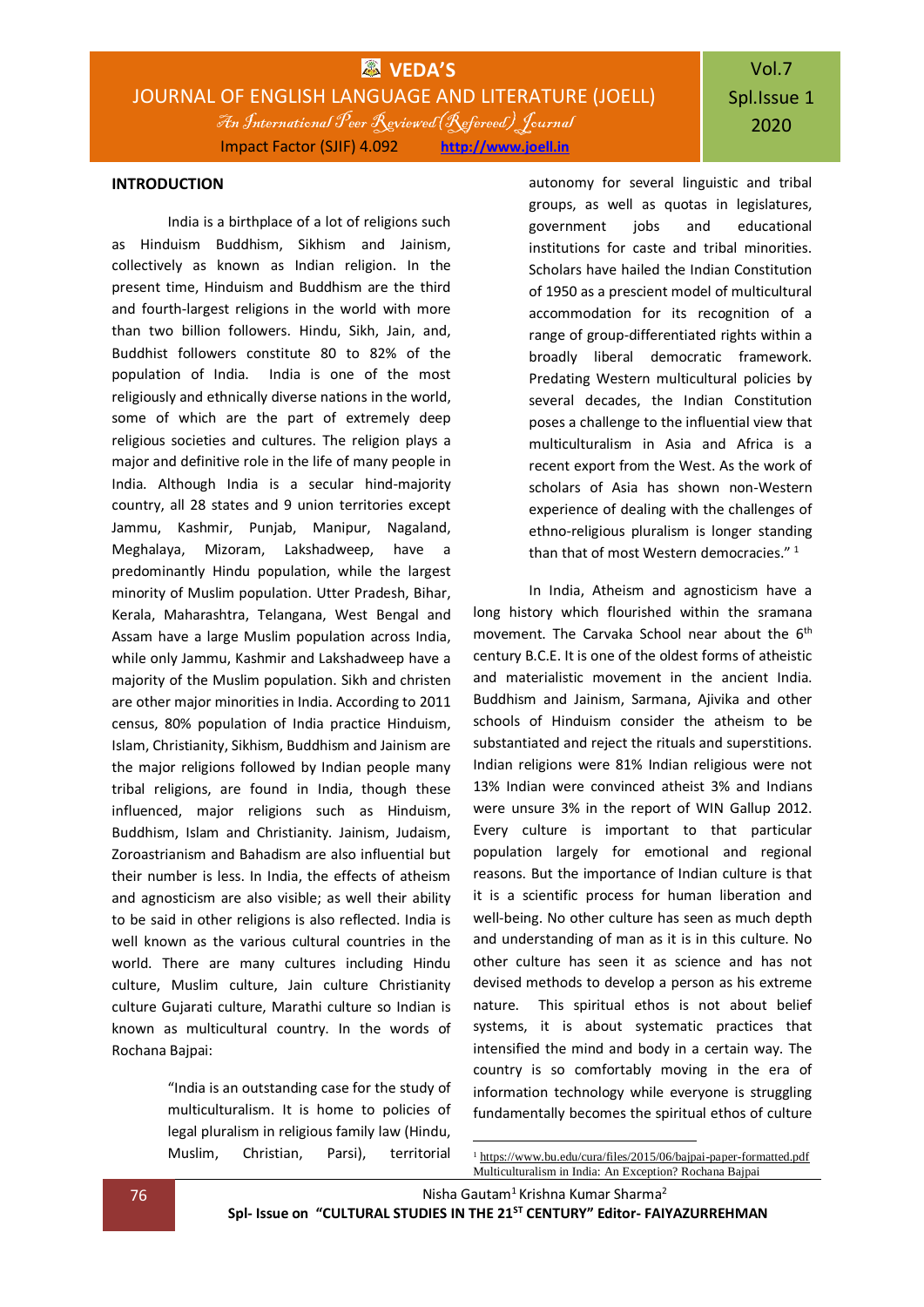has sharpened the intellect in a certain way this ethos was presented so grandly and sensibility in the past, but it has emerged in a distorted form over some time due to more than two centuries of extreme poverty. Each generation has to resize it, where it can be an effective tool for its liberation and well-being.

India has the oldest civilization and most populated country in the world. The influence and shape of Indian culture, often called the coordination of many different cultures in the Indian subcontinent, has been influenced by a history those thousand years old. Indian culture has been influenced by religious faith in the history of India it has been credited with over-shaping much of Indian philosophy, art music and literature. Indian culture is very similar to its vast geography. Here the peoples speak the different languages, different dress, adopt a different religion, eat different food, but they are of the same nature because the people of India belong to the same Indian culture. So whether it is an occasion of happiness or a movement of sorrow, people participate in whole heartily, feeling joy or pain. The whole community or neighborhood is involved in bringing aliveness to an opportunity. Similarly, Indian marriage is a celebration of union, not only of bride and groom but of two families, may be of two cultures and religions. India has a rich culture and has become our identity. Whether it is in religion, intellectual achievement or performance art, it has made us a colourful, rich and diverse nation. Here people have been following various religions, traditions and customs while in the present time, India is assimilating its culture as a powerful, multicultural society and moved on. Culture in India is related to life customs, values, ethics, habits knowledge, etc, of the people. India is considered to be the oldest civilization where people follow mixed culture such as as-old and modern culture in the present time. Here, culture is seen in everything like social norms, food, fashion, music, dance etc. thus, Indian culture has become a big melting pot for the behaviors and beliefs that give the rising to different cultures. According to Pati,

"Every country or nation or society has a culture of its own. It has its own set of values, which is nothing but the reflected action of the ideal of its civilization. A country may undergo changes physically, mentally, politically, socially or religiously, because change is the stuff of the universe. Un-changeability, as Pati writes, is either perfection or death, but the essential spirit of the culture cannot undergo any change. The essential element in the form of eternal values is cultivated from the social, economic, political, religious and intellectual thoughts of the civilization."<sup>2</sup>

It is said that culture and civilization are interdependent, so some people confusedly say culture as a civilization, but it not so. Civilization is the cornerstone of culture, and culture is the reflection of civilization. Culture is everything about human society that it refers to the knowledge and facilities of a specific group of people living in the area. On the other hand, civilization is the success of human society, which means that it is an advanced stage of social and human development. Culture is a system of shared belief, custom, behavior, values and artifacts that's members of society use to cope with their world and each other, and that are transmitted through generation to generation learning. Civilization is not referred to as adopting better ways of life and making the best use of nature's resources to satisfy the needs of a group of people. Culture is possible to exist without civilization, but civilization cannot exist without a culture. Furthermore, a civilization may include more than one culture of civilization and culture both seem to be similar to each other. Different from its organizational aspect; civilization cannot be separated from culture. It gives special characteristics to societies. Both heritages are dynamic and therefore when the movement stops than the civilization decays and its cultural decline.

[https://shodhganga.inflibnet.ac.in/bitstream/10603/191026/9/09\\_ch](https://shodhganga.inflibnet.ac.in/bitstream/10603/191026/9/09_chapter%204.pdf) [apter%204.pdf](https://shodhganga.inflibnet.ac.in/bitstream/10603/191026/9/09_chapter%204.pdf)

**77 Nisha Gautam<sup>1</sup> Krishna Kumar Sharma**<sup>2</sup>

 $\frac{1}{2}$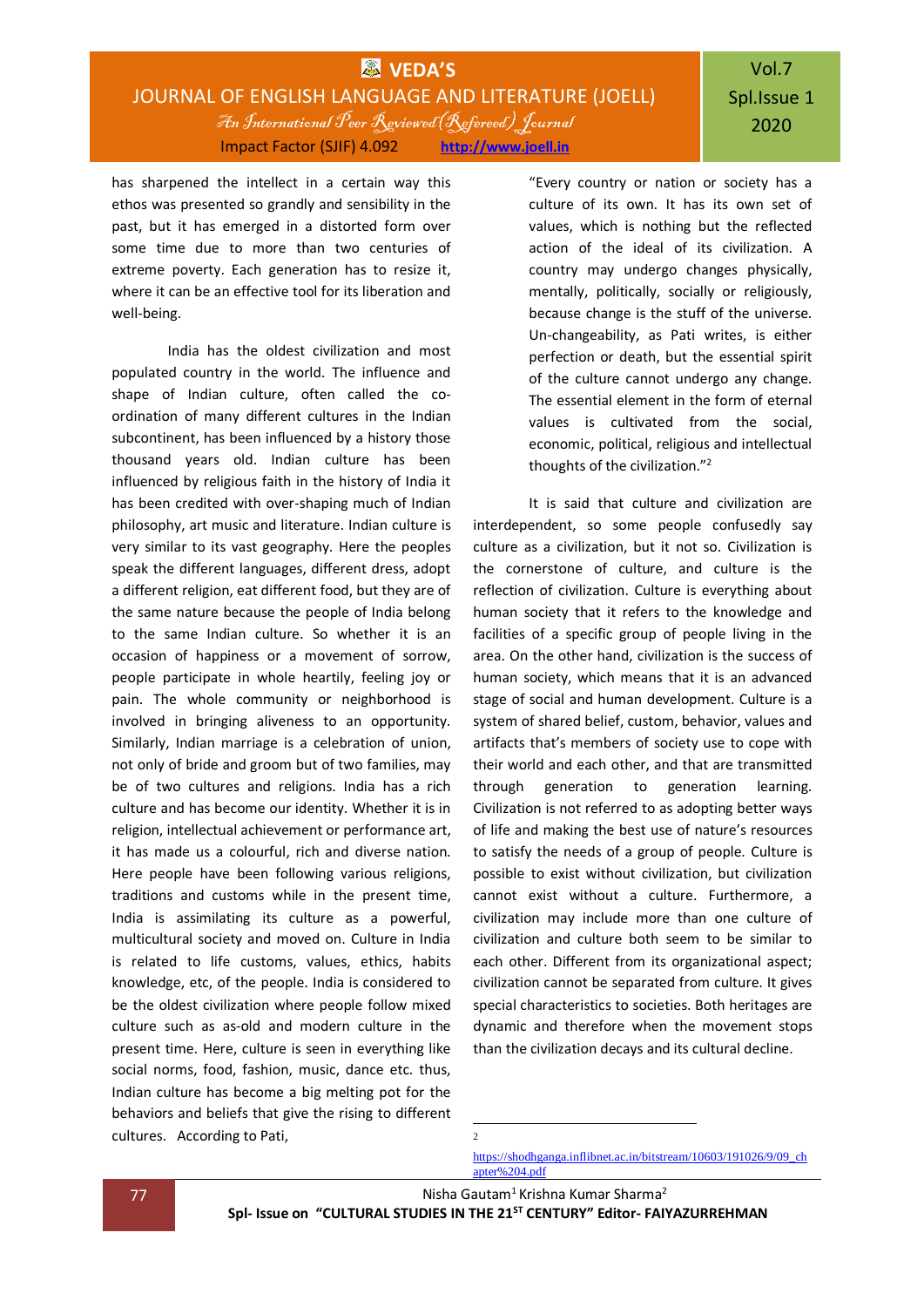## **WAS** VEDA'S JOURNAL OF ENGLISH LANGUAGE AND LITERATURE (JOELL) An International Peer Reviewed(Refereed) Journal Impact Factor (SJIF) 4.092 **[http://www.joell.in](http://www.joell.in/)**

The enlightened people of the past established gentleness in this culture to ensure that their original structure cannot be misused in the name of God. Individual people can misuse so many things but it will never be empowered by divine approval. Because of this, a certain gentleness of communication but when this gentleness was perceived as weakness by external forces, the culture paid for it and exploited it. Now that the world moving from military power to economic power, it is time when culture manifests itself. A time has come to restore this cultural power. If the main focuses of this culture, which is to liberate oneself from everything, is reestablished and everyone intellectually, then people can act spontaneously. Reestablishing this focuses is the most important today because every human being bears a lot of encumbered from these things.

Indian culture or Hinduism, as it is commonly known, is like a huge tree whose branches represent different branches of religious ideology. From the Gayatri Mantra in which the Vedas are called, the basis of the divine culture. The Vedas represent the religious tradition and the extension. Upanishads represent the philosophy on which that tradition is based. Indian culture preaches; peaceful coexistence, potential divinity of the individual, cosmic unity, freedom of thought, and non-violence in the words, deeds, and thought reverence for all forms of life. Unlike other religions of the world, Hindus also not resemble a particular time and do not have a specific founder. It is based on the insight and experience of a larger number of sages, seers and saints. It is a way of life, known in Sanskrit as Sanatan Dharma.

Every culture is a combination of someone good and bad merits and every geographical unit has its different customs and culture. People of different countries are recognized by their culture and proud of their influential tradition. It is the responsibility of all citizens to maintain their ethnicity. Indian culture is rich in other parts of the world since ancient times; its diverse taste is unique in its way such as trending patterns. But in the 19<sup>th</sup> century, the influence of

western culture began in India when the British established their settlement in the country. Western culture has begun to enhance its fragrance at the roots of India, considered to be the most advanced culture in the world. Western culture has always shown its influence on Indian culture, due to many reasons such as attraction, imaginary autonomy, etc, which are somehow absent in Indian culture. Western culture imparts and promotes the ideas and values of advanced civilization among the people of India.

Western culture has the most influence on Indian culture while due to globalization. The rich culture of India is disappearing. The culture of India is disappearing in many ways because the youth of India do not respect their elders and the families of India live separately. Thus, the peoples of India have lost contact with their relatives and the big point which has led to the disappearance of Indian actresses youth try to do what these actors do which is very bad for Indian culture. Amritpal Kaur gives the details of Westernization:

> Westernization has greatly effected our traditions, customs, our family and our respect and love for others. The concept of joint families is fastly decreasing everyone wants to remain aloof from others. Nobody now bothers about others and only cares about himself who is contradictory to our Indian culture which teaches us to be a part of each other Joys and Sorrows to celebrate the moments together and share the grief. Slowly all our value for which India has the pride is vanishing & western culture is taking its place. People are blindly following western culture without knowing its consequences.<sup>3</sup>

The western culture is impacting on the Indian culture all around such as dressing style festival, food, language lifestyle, music education. Today many people are not celebrating their festivals

**78 Nisha Gautam<sup>1</sup> Krishna Kumar Sharma**<sup>2</sup> **Spl- Issue on "CULTURAL STUDIES IN THE 21ST CENTURY" Editor- FAIYAZURREHMAN**

1

<sup>&</sup>lt;sup>3</sup> Kaur, Amritpal The impact of western culture on indian women Indian Streams Research Journal Impact Factor : 3.1560(UIF) ISSN 2230-7850 Volume - 5 | Issue - 10 | Nov - 2015